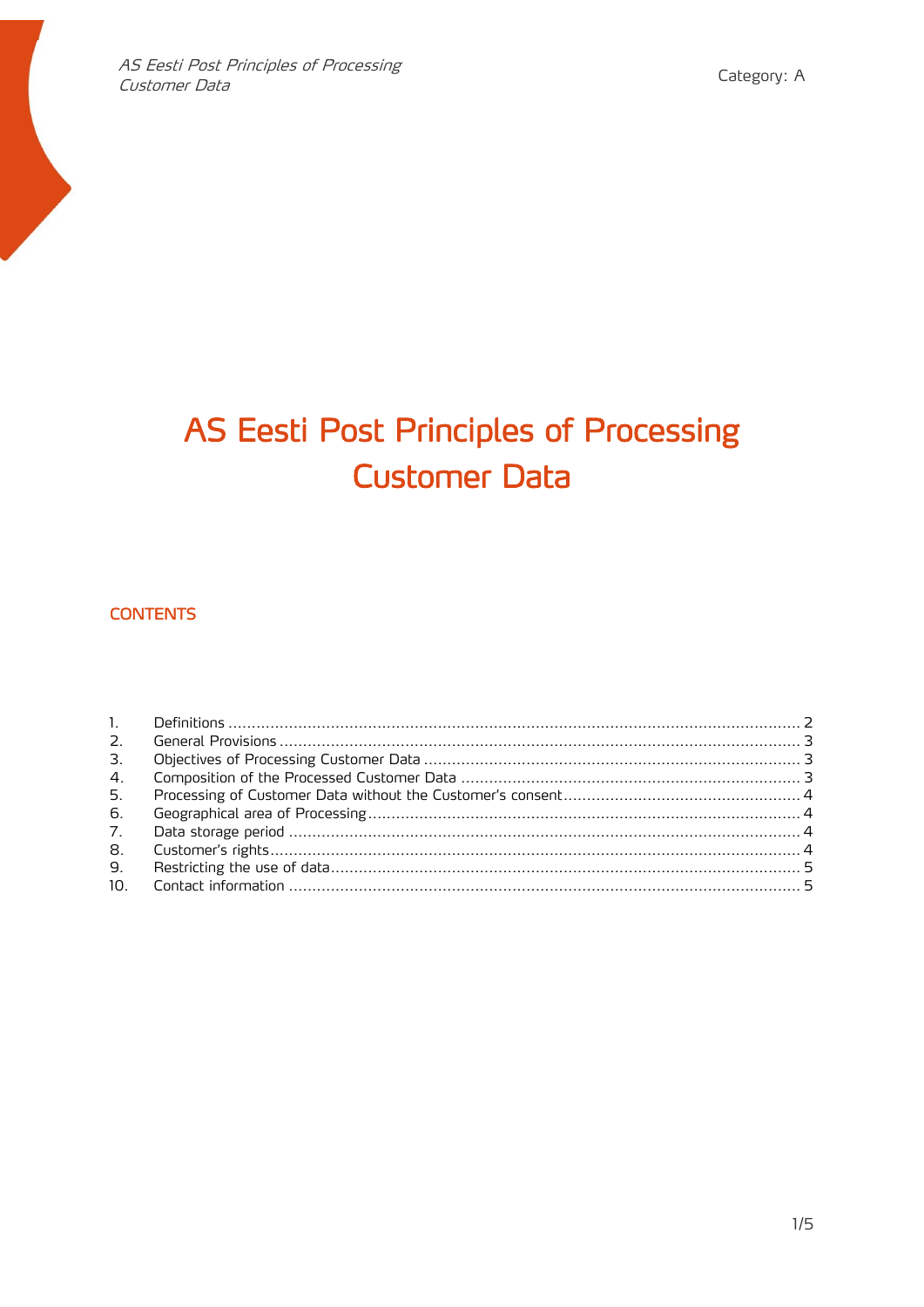#### **Overview**

**Eesti Post** with the international name **Omniva** is a logistics company operating with the aim of creating value for its customers in offering postal, parcel and information logistics services by developing, combining and managing networks and systems necessary for such purposes by means of profit earned as a result of its economic activities. Additionally, Omniva provides financial, warehouse and customs broker services and is active in wholesale and retail sale.

Omniva Group includes AS Eesti Post as the parent company and [Maksekeskus AS](https://maksekeskus.ee/) in Estonia, [Omniva](https://www.omniva.lt/)  [LT UAB](https://www.omniva.lt/) in Lithuania and [Omniva SIA](https://www.omniva.lv/) in Latvia as subsidiaries. The Group also includes the affiliated company [Post11 OÜ](http://www.post11.com/). In terms of ownership, Omniva is a wholly state-owned enterprise.

Information on processing personal data applies to the personal data of natural persons, excluding data of enterprises and other legal persons and institutions. The information provided is also valid for personal data of natural persons engaged in professional and occupational activities (e.g. employees of enterprises and organisations). If a natural person interacts with Omniva as a person connected to a business customer, Omniva registers and uses (personal) data regarding a such natural person. The mentioned legal persons may be connected to our customers, e.g. as signatories, members of the board, employees, guarantors, pledgers or any third persons connected to our customers.

Principles underlying processing of customer data by Omniva have been described in the current principles of processing customer data (hereinafter Principles).

Principles are applied when a customer uses, has used or has expressed interest in using one of the services provided by Omniva or is in any other way connected to a service; Principles are applied to customer relations established prior to the Principles coming into force.

The Principles are also binding to all Omniva's contractual partners providing services for or on behalf of Omniva and processing Omniva's customer data.

Processing of customer data is conducted according to the Personal Data Protection Act, Postal Act, General Data Protection Regulation and other legal acts, current Principles and/or agreements entered or to be entered into with a specific customer, including standard terms and conditions applicable to specific services.

Omniva has the right to unilaterally change these Principles by notifying the customer of such a change in a post office, on its website www.omniva.ee or via other means (e.g. through mass notification means).

#### <span id="page-1-0"></span>1. Definitions

Personal Data means any data that is identified about or is about a natural person irrespective of the shape or form the data is in.

Customer means any natural person or legal person that uses or has expressed the will to use services provided or facilitated by Omniva.

Data Subject means any natural person regarding whom Omniva holds data enabling their identification. Data Subjects include potential future, current and former Customers, users of Omniva's services or their representatives, cooperation partners, persons doing queries and visitors.

Postal Secrecy means confidentiality of all information pertaining to the contents of a postal item and concerning the postal traffic of a specific person.

Processing means any procedure performed regarding Customer Data, including gathering, recording, storing, altering, granting access to, deleting, doing queries, forwarding, organising, using, distributing, etc.

Customer Data means any information that Omniva is aware about the Customer (e.g. name, personal identification code, contact information, etc.). Customer Data also includes data and personal data being processed as Postal Secrecy.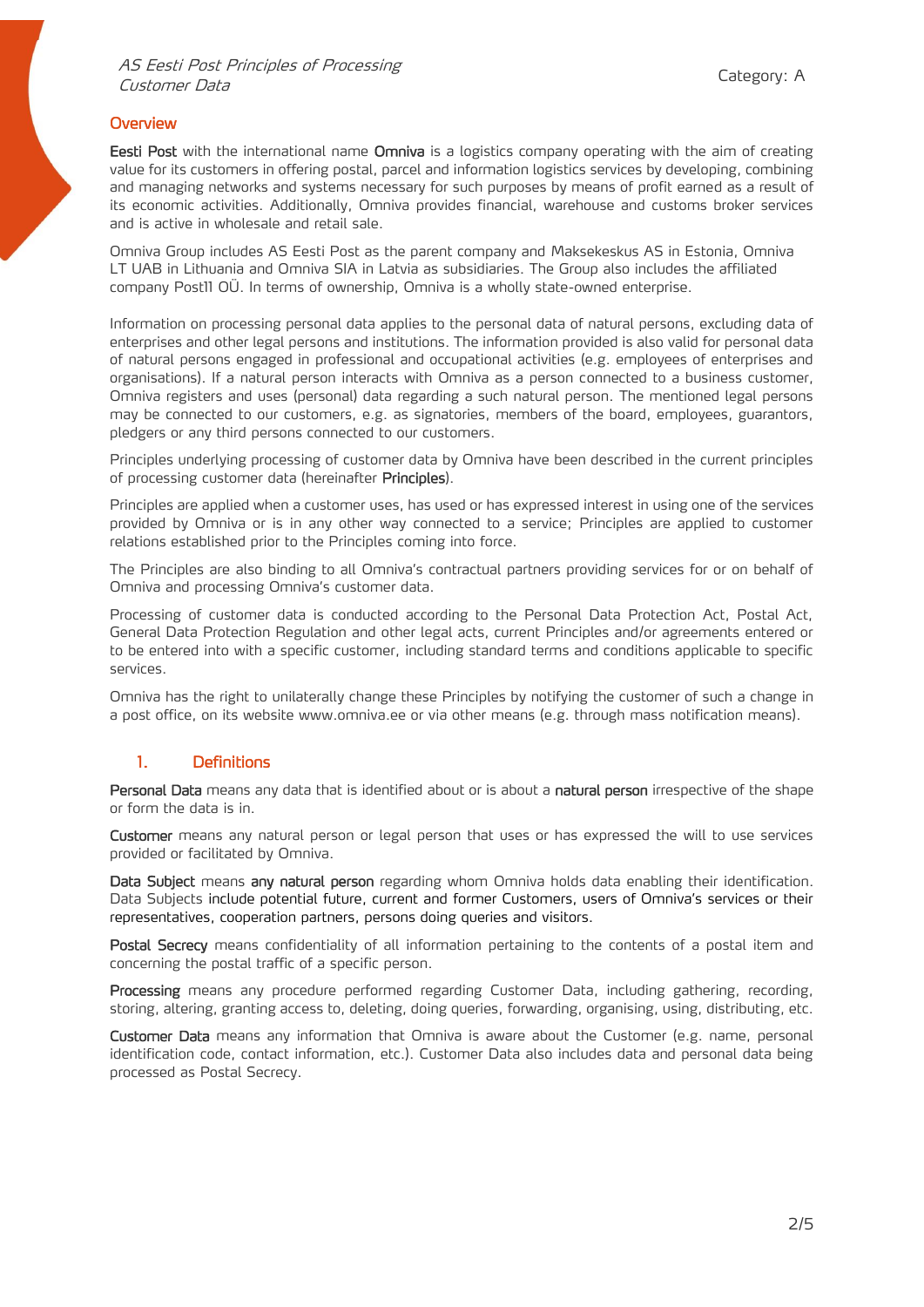# <span id="page-2-0"></span>2. General Provisions

Omniva ensures the confidentiality and legality of the Processing of Customer Data with regard to applicable law and implements appropriate technical and organisational measures to protect Customer Data from unauthorised access, unlawful Processing or disclosure and accidental loss, alteration or destruction.

Omniva Processes all Customer Data that it has been made aware about the Customer during a transactional relationship according to the purpose of Processing Customer Data.

Omniva may for the purpose of Processing Customer Data engage contractual partners that during Processing are obligated to follow these Principles and Omniva's instructions, implement appropriate security measures and ensure the legality and confidentiality of Processing of Customer Data. Omniva ensures that contractual partners Process Customer Data based on Omniva's instructions and applicable law and implement appropriate security measures. Contractual partners have the right to Process Customer Data only to the extent necessary for fulfilling objectives specified by Omniva.

#### <span id="page-2-1"></span>3. Objectives of Processing Customer Data

Omniva processes Customer Data in order to:

- determine if and on what conditions to provide a service to a Customer (Customer Data Processing preceding the conclusion of an agreement);
- evaluate the Customer's creditworthiness;
- fulfil the agreement concluded between Omniva and the Customer;
- offer/provide Omniva's services to the Customer;
- exercise its rights arising from the agreement concluded with the Customer or agreements connected to a service provided to the Customer;
- determine service charges amounts;
- group and segment Customers based on various criteria to ensure the quality of services;
- avert losses incurring to Omniva;
- minimise and exclude risks (e.g. obstruct money laundering, etc.);
- organise consumer games and campaigns (including SMS campaigns);
- better understand the Customer's expectations (via market research, customer surveys, mapping of consumer habits, etc.);
- offer services and/or goods provided by cooperation partners;
- review, correct and complete Customer Data;
- fulfil its obligations arising from legal acts (e.g. forwarding data to investigative bodies, fulfilling obligations arising from legal acts while providing services, etc.);
- defend its violated and contested rights.

### <span id="page-2-2"></span>4. Composition of the Processed Customer Data

Omniva processes, among others, but not limited to, the following Customer Data:

Customer's personal data (e.g. name, personal identification code, spoken language, identity document data, etc.);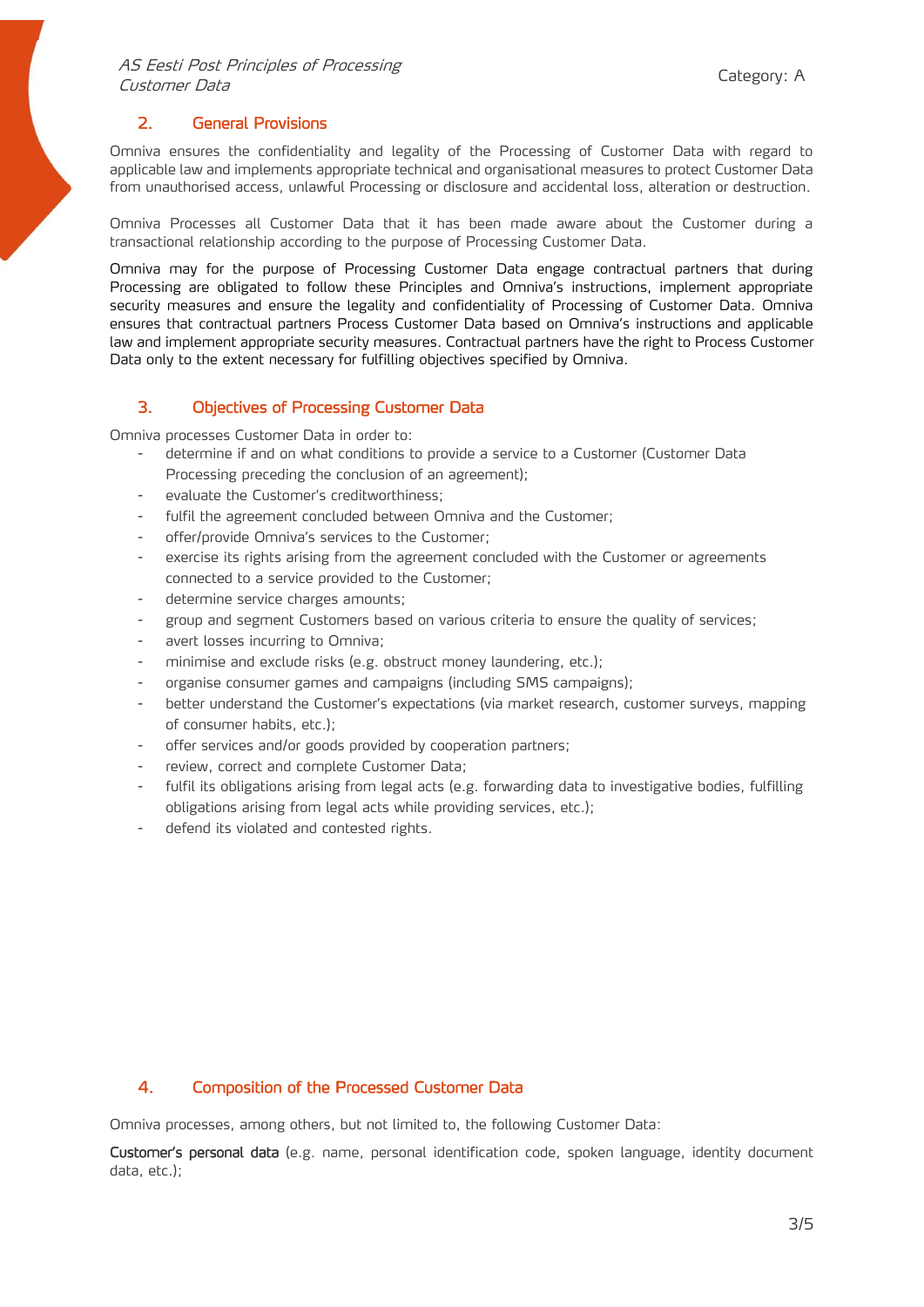Customer's contact data (e.g. address, phone number, e-mail address, etc.);

Communication data, e.g. visual recordings of the Customer visiting post offices, postal stations, parcel machines or other locations where Omniva provides services or of the Customer communicating with Omniva via phone or other data collected via e-mail or other communication environments, e.g. social media, the Customer visiting Omniva's home page, etc.;

Data regarding transactions and agreements connected to them (including regarding the Customer's rights and fulfilment or unsatisfactory fulfilment of obligations, e.g. connected to concluded and/or terminated agreements, made arrangements, submitted statements and applications, data about agreement breaches, etc.);

Data received as a result of fulfilling obligations arising from law (e.g. data from investigative bodies, court inquiries, etc.);

Data regarding the Customer's habits, preferences and satisfaction (e.g. customer satisfaction, data regarding complaints, services used, etc.);

Data regarding participation in consumer games and campaigns (e.g. data regarding prizes won in consumer games or campaigns, etc.);

Data about the Customer's trustworthiness (e.g. data regarding payment disruptions, losses caused to Omniva or third parties, money laundering, financing terrorism or being connected to organised crime, etc.);

#### <span id="page-3-0"></span>5. Processing of Customer Data without the Customer's consent

Pursuant to section 34 of the Postal Act, Omniva has the right to collect and Process Personal Data regarding Customers for the preparation and maintenance of an address register used for the provision of postal services.

Omniva Processes Customer Data without the Customer's consent only as provided by law (e.g. personal data regarding senders and addressees based on the Postal Act, data regarding parties to an agreement for the performance of the agreement based on the Law of Obligations Act, data regarding the person concluding the agreement based on the Money Laundering and Terrorist Financing Prevention Act, data regarding the person performing the transaction based on the Accounting Act, etc.).

#### <span id="page-3-1"></span>6. Geographical area of Processing

Customer Data is Processed within the European Union/European Economic Area (EU/EEA), however, in certain cases, Customer Data is forwarded to countries outside the EU/EEA.

Forwarding and Processing of Personal Data outside the EU/EEA is conducted based on a legal basis, e.g. fulfilling a legal obligation or Customer's consent, and appropriate safety measures.

### <span id="page-3-2"></span>7. Data storage period

Customer Data is not Processed longer than necessary. Storage period is based on agreements concluded with the Customer, Omniva's legitimate interests or applicable law (e.g. acts related to accounting, limitation period, preventing money laundering and other private law).

#### <span id="page-3-3"></span>8. Customer's rights

#### Inspection of Personal Data

The Customer has the right to inspect Personal Data collected and used regarding them, the sources of such data and the objectives of their use. The Customer has the right to request information regarding the